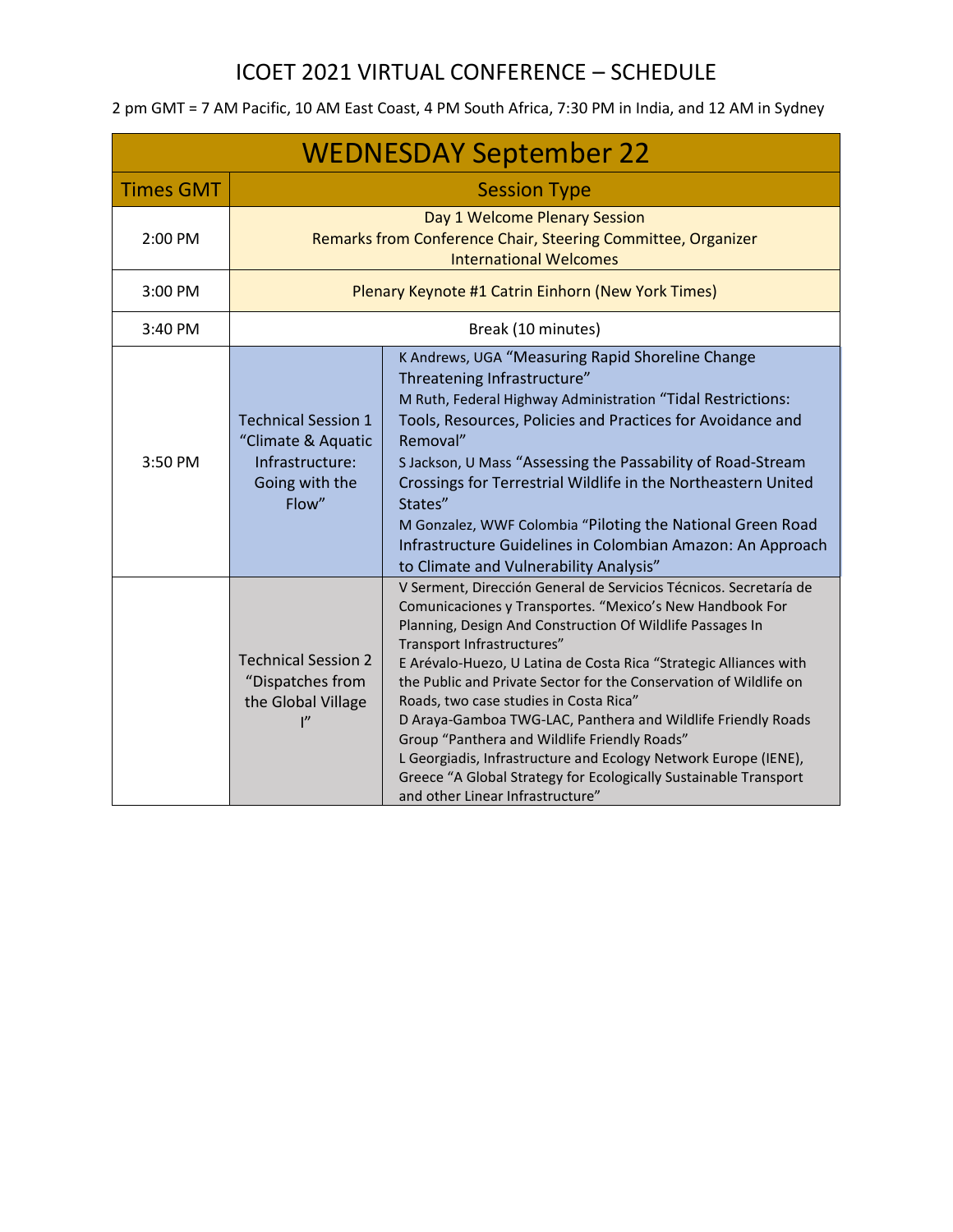|         | <b>Technical Session 3</b><br>"Decision Support<br>Systems for WVC<br>Reduction"                                     | B Donaldson, Virginia Transportation Research Council "Linking<br>Research and Decision-Making: How Research is Influencing<br>Wildlife Crash Reduction and Wildlife Corridor Initiatives in<br>Virginia"<br>G Porter, Road Ecology Center, UC Davis "The "Wildlife<br>Crossing Calculator" -- Economic Analysis Decision-Support for<br>Wildlife-Vehicle Collision Reduction"<br>DJ Smith, Department of Biology, University of Central Florida<br>"Coordinated Efforts in Florida to Create Decision-making Tools<br>to Identify and Prioritize Wildlife-Vehicle Conflict Locations and<br><b>Guidelines for Mitigation Measures"</b><br>T Cady, CO Department of Transportation "A Regional,<br>Interagency Approach to Prioritizing and Implementing Wildlife<br>Mitigation: Colorado's Western Slope Wildlife Prioritization<br>Study"<br>J Randall Wyoming Game and Fish Department "Wyoming's<br><b>Wildlife Crossing Prioritization Process"</b> |
|---------|----------------------------------------------------------------------------------------------------------------------|----------------------------------------------------------------------------------------------------------------------------------------------------------------------------------------------------------------------------------------------------------------------------------------------------------------------------------------------------------------------------------------------------------------------------------------------------------------------------------------------------------------------------------------------------------------------------------------------------------------------------------------------------------------------------------------------------------------------------------------------------------------------------------------------------------------------------------------------------------------------------------------------------------------------------------------------------------|
|         | Panel 1 "It takes a                                                                                                  | I Caldwell, University of Illinois Chicago                                                                                                                                                                                                                                                                                                                                                                                                                                                                                                                                                                                                                                                                                                                                                                                                                                                                                                               |
|         | <b>Village: Bringing</b><br><b>Industries</b>                                                                        | K Gade AZ Department of Transportation<br>E Johnson, Evergy                                                                                                                                                                                                                                                                                                                                                                                                                                                                                                                                                                                                                                                                                                                                                                                                                                                                                              |
|         | <b>Together Around</b>                                                                                               | M Odens, Kandiyohi County                                                                                                                                                                                                                                                                                                                                                                                                                                                                                                                                                                                                                                                                                                                                                                                                                                                                                                                                |
|         | Monarch                                                                                                              | S Glinsky, TX Department of Transportation                                                                                                                                                                                                                                                                                                                                                                                                                                                                                                                                                                                                                                                                                                                                                                                                                                                                                                               |
|         | Conservation"                                                                                                        | J Bakowski, Vermont Electric Company                                                                                                                                                                                                                                                                                                                                                                                                                                                                                                                                                                                                                                                                                                                                                                                                                                                                                                                     |
| 5:20 PM |                                                                                                                      | Sponsor Meet-up (50 minutes)                                                                                                                                                                                                                                                                                                                                                                                                                                                                                                                                                                                                                                                                                                                                                                                                                                                                                                                             |
| 6:10 PM | <b>Technical Session 4</b><br>"Steering<br>Stormwater<br>Towards<br>Excellence"                                      | P Leete, MN Department of Natural Resources "Nationwide<br>Peer Exchange on Reducing Plastic in Erosion Control"<br>C Goodson, GA Department of Transportation "Aquatic<br>Conservation through Streamlined Construction"<br>L Clevenot, Panthéon Sorbonne University "Highway<br>Stormwater Ponds: Sites to be Taken into Account in the<br><b>Ecological Networks of Amphibians"</b><br>S Reynolds-Davis, Cornell University "Roadside Ditches as a Key<br>Tool to Manage for Stormwater and Pollution: A Case Study of<br>Highway Governance Challenges Within the Chesapeake Bay<br>Watershed"                                                                                                                                                                                                                                                                                                                                                       |
|         | <b>Technical Session 5</b><br>"Aiding Panther<br>Recovery through<br>Transportation and<br>Conservation<br>Planning" | N Cribbs; Faller, Davis & Associates, Inc. "Hot Spots Mapping:<br>Creating a Resource for Transportation Planners to Identify<br>Significant Panther-Vehicle Collision Areas in South Florida"<br>N Monies, FL Department of Transportation "Wildlife Crossing<br>Location Decision Making along the Interstate 4 Corridor"<br>DJ Smith, U of Central Florida "Using Least Cost Path Modeling<br>to Identify Potential Road Conflict Locations for the Florida<br>Panther in Central Florida"<br>B Setchell, FL Department of Transportation "Retrofitting<br>Existing Bridge Crossings to Promote Wildlife Connectivity and<br>Prevent Wildlife-Vehicle Collisions"<br>E Fleming, Defenders of Wildlife "The Role of Transportation<br>Planning and Mitigation in Florida Panther Recovery"                                                                                                                                                             |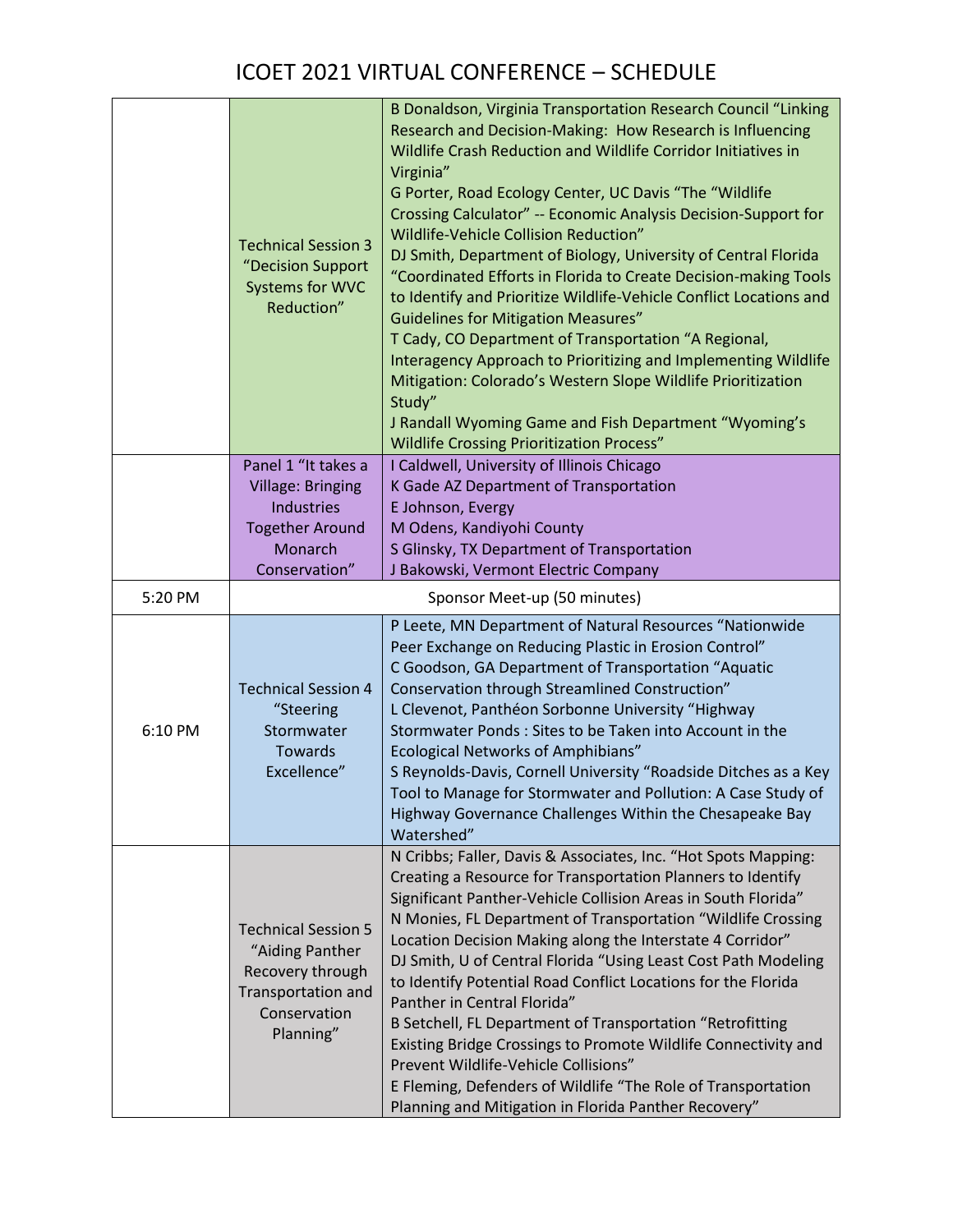|                  | <b>Technical Session 6</b><br>"Oncilla and<br>Ocelots and<br>TapirsOh My!" | AM Blackburn, Caltrans "Cats, Cars, and Crossings: The<br>Consequences of Road Networks for the Conservation of an<br><b>Endangered Felid"</b><br>JV Lombardi, Texas A&M University "Road Crossing Patterns of<br>Ocelots (Leopardus pardalis) Along A Urban-Wildland<br>Gradient"<br>A Veals, Texas A&M University "Circuit Theory to Estimate<br>Road Crossings for the Endangered Ocelot"<br>D Araya-Gamboa, Panthera "Finding Evidence of a 70 Years Old<br>Road Effect on the Wildlife of a Complex of Protected Areas"                                                        |
|------------------|----------------------------------------------------------------------------|-------------------------------------------------------------------------------------------------------------------------------------------------------------------------------------------------------------------------------------------------------------------------------------------------------------------------------------------------------------------------------------------------------------------------------------------------------------------------------------------------------------------------------------------------------------------------------------|
|                  | <b>Technical Session 7</b><br>"On the Wing with<br><b>Bats and Birds"</b>  | R Green. Richard Green Ecology Ltd "Lesser Horseshoe Bat<br>Mitigation on a Major Road Scheme in South Wales"<br>JM Carpenter, LSA Associates "Thinking Outside the Box<br>(Culvert): Bat Roosts in Culvert Structures and Strategies for<br>Mitigation"<br>D Hewavithana, University of Miami "Linear Infrastructures<br>Affect Bird Communities in a Dry-Mixed Evergreen Forest"<br>V Gorecki, Queensland University of Technology "Roost<br>Selection, Roost Availability and Gene Flow Among Culvert<br>Roosts of a Trawling Bat, the Large-Footed Myotis (Myotis<br>macropus)" |
| 7:40 PM          |                                                                            | Break (10 minutes)                                                                                                                                                                                                                                                                                                                                                                                                                                                                                                                                                                  |
| 7:50 PM          |                                                                            | Workshop 1 "Creating a Playbook for Adapting Drainage Structures into Cost-<br><b>Effective Wildlife Passages"</b>                                                                                                                                                                                                                                                                                                                                                                                                                                                                  |
| 9:20 PM          |                                                                            | <b>END OF SESSIONS DAY 1</b>                                                                                                                                                                                                                                                                                                                                                                                                                                                                                                                                                        |
| 9:30 PM          |                                                                            | <b>California Department of Fish and Wildlife Training</b>                                                                                                                                                                                                                                                                                                                                                                                                                                                                                                                          |
|                  |                                                                            | <b>THURSDAY September 23</b>                                                                                                                                                                                                                                                                                                                                                                                                                                                                                                                                                        |
| <b>Times GMT</b> |                                                                            | <b>Session Type</b>                                                                                                                                                                                                                                                                                                                                                                                                                                                                                                                                                                 |
| 2:00 PM          |                                                                            | Day 2 Welcome and Orientation                                                                                                                                                                                                                                                                                                                                                                                                                                                                                                                                                       |
| 2:10 PM          |                                                                            | Plenary Keynote #2 Nandini Velho (Srishti Manipal Institute of Art, Design and<br>Technology, Bengaluru, India)                                                                                                                                                                                                                                                                                                                                                                                                                                                                     |
| 2:50 PM          |                                                                            | Break (10 minutes)                                                                                                                                                                                                                                                                                                                                                                                                                                                                                                                                                                  |
| 3:00 PM          |                                                                            | Multi-Media Session 1 (90 minutes) See Details Below                                                                                                                                                                                                                                                                                                                                                                                                                                                                                                                                |
| 4:30 PM          |                                                                            | Break (10 minutes)                                                                                                                                                                                                                                                                                                                                                                                                                                                                                                                                                                  |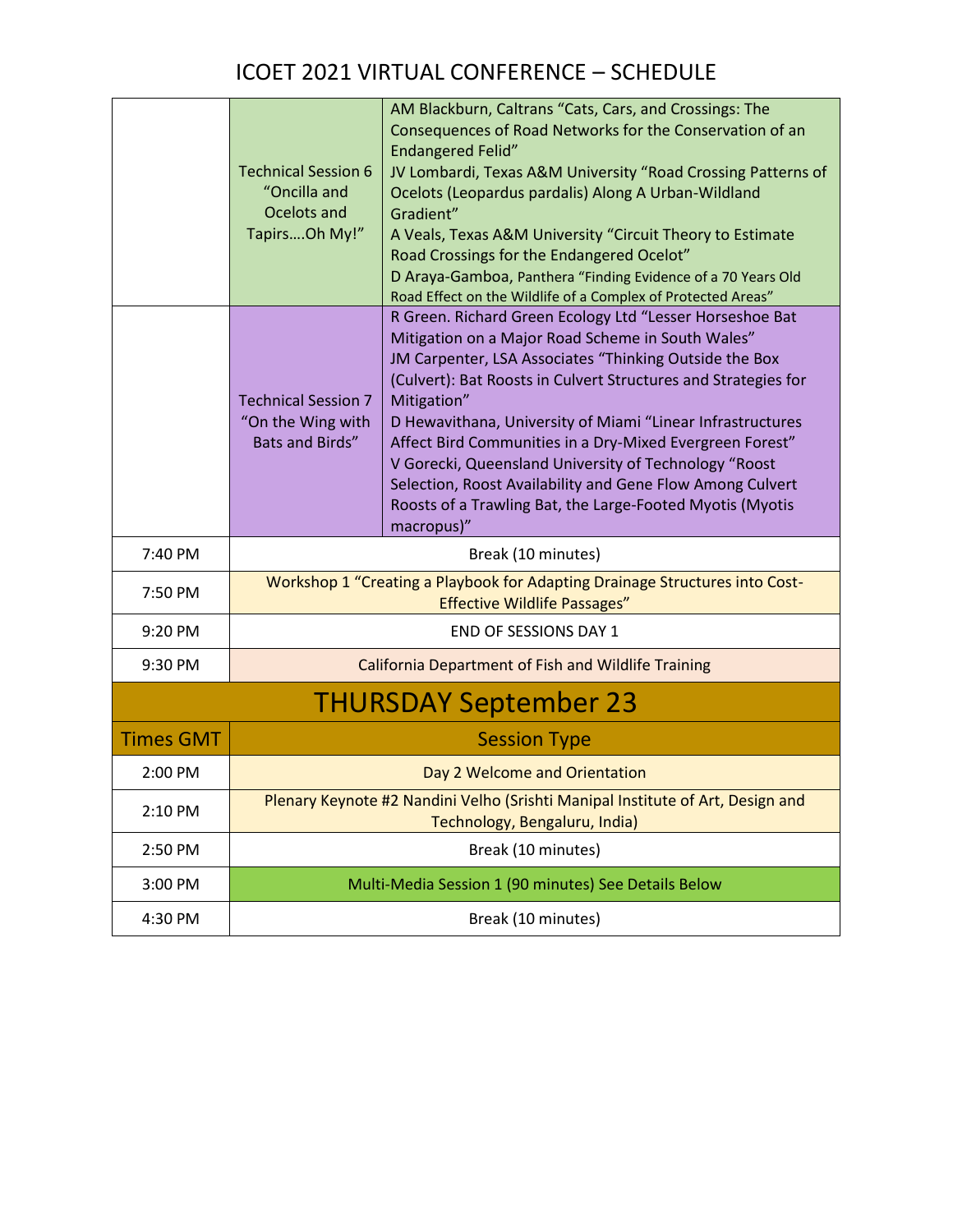| 4:40 PM | <b>Technical Session</b><br>8 "Measuring<br>Movement for<br>Mitigation"                                                                               | G Ritchotte, Herrera Inc. "A Watershed Approach to Large-<br>Scale Highway Project Mitigation: the SR 167 Completion<br>Project and the Hylebos Riparian Restoration Program"<br>H Held, GA Department of Transportation "Solar-Powered<br>Science - Innovative Technology Leading to Multi-agency<br>Benefits from a Newfound Understanding of the Natural<br>History of Eastern Indigo Snakes"<br>K Harman, Ohio University "Improving Amphibian Roadway<br>Mitigation Structures to Decrease Mortality and Increase<br>Connectivity: A Comparison of Two Amphibian Barrier-<br><b>Ecopassage Structures"</b><br>C Brehme, US Geological Survey "Effectiveness of Turnarounds<br>in Changing the Trajectory of Reptiles, Amphibians, and Small<br>Mammals" |
|---------|-------------------------------------------------------------------------------------------------------------------------------------------------------|--------------------------------------------------------------------------------------------------------------------------------------------------------------------------------------------------------------------------------------------------------------------------------------------------------------------------------------------------------------------------------------------------------------------------------------------------------------------------------------------------------------------------------------------------------------------------------------------------------------------------------------------------------------------------------------------------------------------------------------------------------------|
|         | <b>Technical Session 9</b><br>"Dispatches from<br>the Global Village<br>$\mathbb{I}''$                                                                | JO Helldin, SLU Swedish Biodiversity Centre "Cumulative<br>Impacts of Roads, Railways and Other Human Development on<br>Semi-Domestic Reindeer and Indigenous Transhuman Systems"<br>R van der Ree, WSP Australia Pty Ltd "A Comprehensive ESIA<br>and Fauna Connectivity Investigation for the Nairobi to Mau<br>Summit Highway Project in Kenya"<br>B Siswa Sulistyawan & WWF Indonesia "Defining a Critical<br>Linkage Area for Connecting the Fragmented Orangutan<br>Habitats by Linear Infrastructure"<br>G Connette - Smithsonian Institution "Timely Geospatial<br>Assessments to Inform Environmentally Sensitive Road<br>Infrastructure Planning"                                                                                                  |
|         | <b>Technical Session</b><br>10 "Engineering<br>Ecological<br>Connectivity<br><b>Through Design</b><br>and Evaluation of<br><b>Wildlife Crossings"</b> | B Ortega, Dudek "Decision-Support for Evaluating and<br>Improving Wildlife Crossing of Transportation Corridors"<br>S McDowell, Road Ecology Center, UC Davis "Wildlife-<br><b>Responsive Crossing Design"</b><br>A Runk - Contech Engineered Solutions "Cost Effective Long-<br>term Wildlife Infrastructure"<br>NL Dodd, AZTEC Engineering "Effectiveness of Wildlife Crossing<br>Structures in the West - Measuring Success Beyond the<br>Animals"<br>K Ernest, Central Washington University "Ecological<br>Connectivity and Multi-Taxa Wildlife Movement Across I-90"                                                                                                                                                                                   |
|         | <b>Technical Session</b><br>11 "On the Verge<br>of Better Roadside<br>Management"                                                                     | T Lennartsson, Swedish University of Agricultural Science "How<br>Can Road Verges Contribute to Biodiversity Conservation?"<br>JP Whitney, U C Davis "An Analysis of Priority Vegetation<br>Treatment Areas to Reduce Wildfire Risk in California's State<br>Highway System"<br>K Ewing, AR Department of Transportation "Arkansas<br>Department of Transportation - Voluntary Prelisting Species<br><b>Conservation Program"</b><br>K Gade - AZ Department of Transportation "Planning for<br>Monarch Butterfly Conservation on Roadsides: Development of<br>a Statewide Milkweed Species Distribution Model for Arizona"                                                                                                                                   |
| 6:10 PM |                                                                                                                                                       | Sponsor Meet-Up (50 minutes)                                                                                                                                                                                                                                                                                                                                                                                                                                                                                                                                                                                                                                                                                                                                 |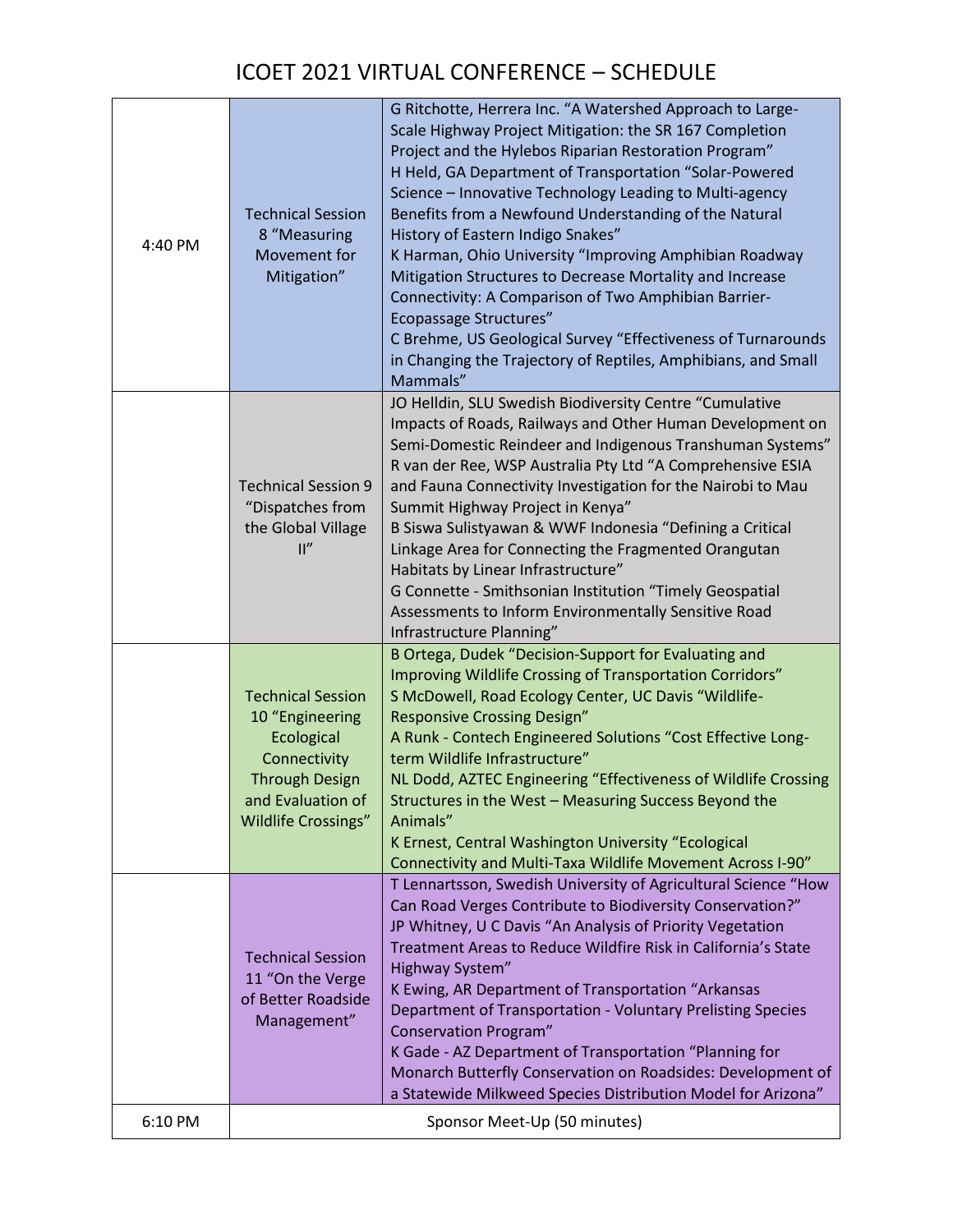| 7:00 PM          | <b>Technical Session</b><br>12 "Keeping<br><b>Aquatics</b><br>Connected"                        | S Jackson, UMass Amherst "Assessing Barrier Effects of Road-<br>Stream Crossings on Fish and other Aquatic Organisms in the<br>Northeastern United States"<br>A Kaufman, Emory University "Emory - GDOT Bottomless<br><b>Culvert Viability Study"</b><br>PJ Wagner, WA Department of Transportation "Twenty five<br>Years Correcting Fish Barriers- Progress and Lessons learned"<br>D Buford, Federal Highway Administration "Review of ICOET<br>Proceedings (2009-2019) for Aquatic Organism Passage and<br>Wildlife Connectivity Presentations to Support FHWA Gap<br>Analysis"                                                                                |
|------------------|-------------------------------------------------------------------------------------------------|-------------------------------------------------------------------------------------------------------------------------------------------------------------------------------------------------------------------------------------------------------------------------------------------------------------------------------------------------------------------------------------------------------------------------------------------------------------------------------------------------------------------------------------------------------------------------------------------------------------------------------------------------------------------|
|                  | <b>Technical Session</b><br>13 "All About<br>Herpetofauna"                                      | M Vonshak "15K Dead Newts Later: What Have we Learned<br>from Four Years of Monitoring Pacific Newts Migration in the<br>Santa Cruz Mountains, California"<br>FM Deffner, U.S. Fish and Wildlife Service "Desert Tortoise<br>Transportation Ecology Workshop"<br>KE Gunson, Eco-Kare International "Monitoring Techniques,<br>Key Finding, and Lessons Learned from Monitoring Road<br>Mitigation for Rare Turtles and Large Animals in Ontario,<br>Canada"<br>S Bega, Animex International "Improving Wildlife Fencing for<br>Herpetofauna and Small Mammals to Ensure Effective<br>Implementation: An Analysis of Global Mitigation Case Studies"               |
|                  | <b>Technical Session</b><br>14 "Spatially<br>Speaking:<br><b>Modeling Wildlife</b><br>Movement" | CE Drasher, University of Vermont "How Valuable is a<br>Transportation Structure for Wildlife Connectivity? Using a<br>New Circuit Theory Approach to Model Wildlife Movement and<br>Inform Transportation Management in Vermont, USA"<br>L Olson, Mule Deer Foundation and Arizona Game and Fish<br><b>Department "Ungulate Migration Mapping Focuses</b><br><b>Conservation Planning"</b><br>C Harris - Pennsylvania State University "Exploratory Spatial<br>Analysis for Safe Wildlife Passage in Southwestern Montana"<br>A Iverson, Road Ecology Center, UC Davis "Habitat Linkages do<br>not Predict Occurrence for Common California Wildlife<br>Species" |
|                  | Panel 2<br>"Transportation<br>Project<br>Programmatic<br>Mitigation<br><b>Planning (Orange</b>  | David Williams, Federal Highway Administration<br>Lesley Hill, Orange County Transportation Authority<br>Dan Phu, Orange County Transportation Authority<br>Mike Ruth, FHWA Resource Center<br>Angela Berthaume, USDOT Volpe Center                                                                                                                                                                                                                                                                                                                                                                                                                               |
| 8:30 PM          | County, CA)"                                                                                    | Alex Wilkerson, USDOT Volpe Center<br><b>END OF DAY 2</b>                                                                                                                                                                                                                                                                                                                                                                                                                                                                                                                                                                                                         |
|                  |                                                                                                 | <b>MONDAY September 27</b>                                                                                                                                                                                                                                                                                                                                                                                                                                                                                                                                                                                                                                        |
| <b>Times GMT</b> |                                                                                                 | <b>Session Type</b>                                                                                                                                                                                                                                                                                                                                                                                                                                                                                                                                                                                                                                               |
| 2:00 PM          |                                                                                                 | Day 3 Welcome and Field Trip Orientation                                                                                                                                                                                                                                                                                                                                                                                                                                                                                                                                                                                                                          |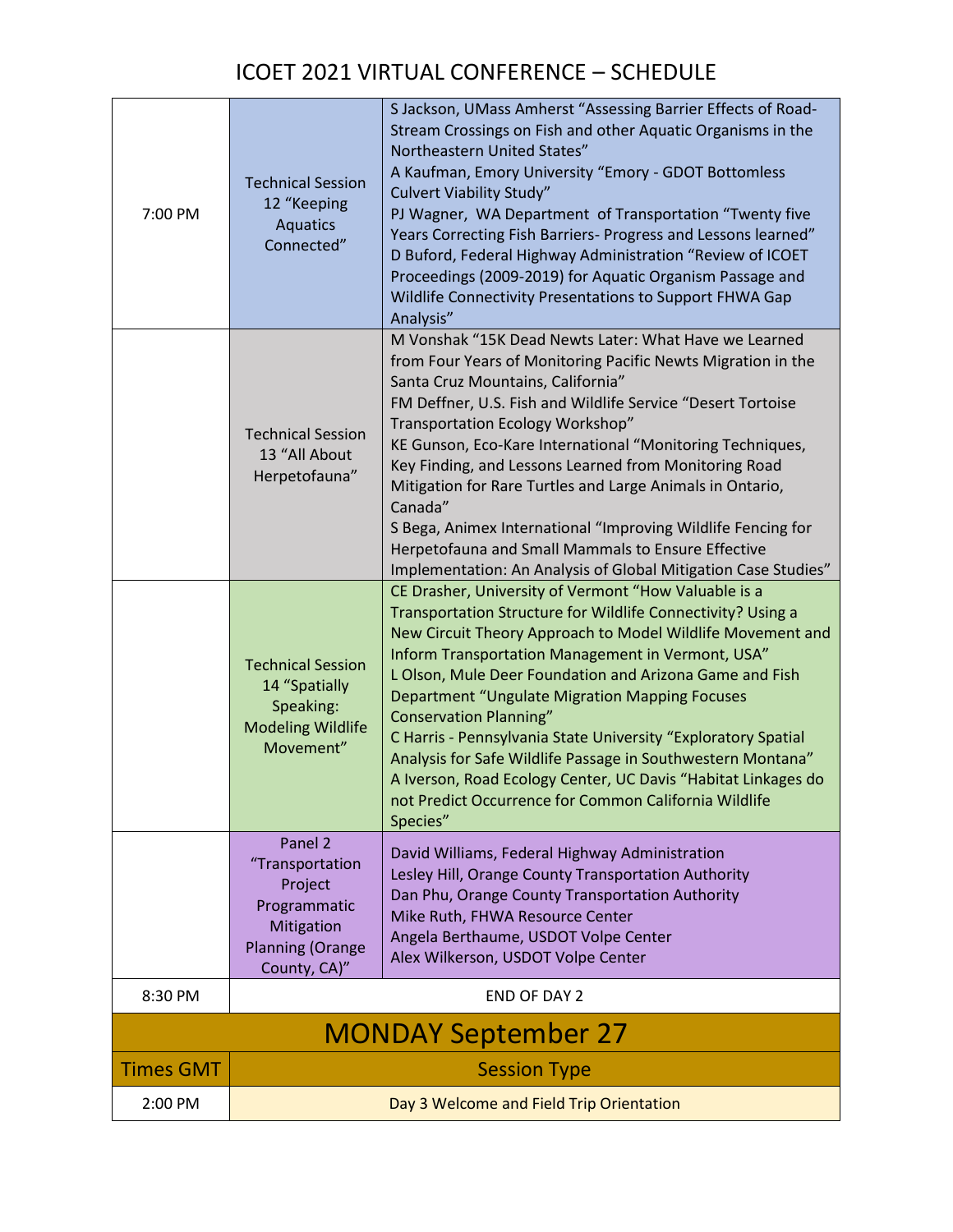| 2:30 PM          |                                                                                                   | Field Trip 1 "Friendly Roads with Wildlife:<br>Case of Routes 140, San Carlos and 708,<br>Sarchi; Costa Rica" | Field Trip 2 "Virtual Field Trip: Oak Island<br>Tide Gate: Revere, MA"                                                                                                                                                                                                                                                                                                                                                                                                                                                                                                                                      |
|------------------|---------------------------------------------------------------------------------------------------|---------------------------------------------------------------------------------------------------------------|-------------------------------------------------------------------------------------------------------------------------------------------------------------------------------------------------------------------------------------------------------------------------------------------------------------------------------------------------------------------------------------------------------------------------------------------------------------------------------------------------------------------------------------------------------------------------------------------------------------|
| 4:00 PM          |                                                                                                   |                                                                                                               | Break (10 minutes)                                                                                                                                                                                                                                                                                                                                                                                                                                                                                                                                                                                          |
| 4:10 PM          |                                                                                                   | Field Trip 3 "Documentary Field Trip; The<br>Road to Recovery"                                                | Field Trip 4 "From Herps to Herds: How<br>North America's Practitioners are<br>Advancing the State of the Art for<br>Wildlife Crossing Structures"                                                                                                                                                                                                                                                                                                                                                                                                                                                          |
| 5:40 PM          |                                                                                                   |                                                                                                               | Break (10 minutes)                                                                                                                                                                                                                                                                                                                                                                                                                                                                                                                                                                                          |
| 5:50 PM          |                                                                                                   | Field Trip 5 "Virtual Trip to the Southern<br>California Wildlife Connectivity Study<br>Areas"                | Field Trip 6 "I-90 Snoqualmie Pass East,<br>Critter Crossings in the Cascades"                                                                                                                                                                                                                                                                                                                                                                                                                                                                                                                              |
| 7:20 PM          |                                                                                                   |                                                                                                               | <b>END OF DAY 3</b>                                                                                                                                                                                                                                                                                                                                                                                                                                                                                                                                                                                         |
|                  |                                                                                                   | <b>TUESDAY September 28</b>                                                                                   |                                                                                                                                                                                                                                                                                                                                                                                                                                                                                                                                                                                                             |
| <b>Times GMT</b> |                                                                                                   |                                                                                                               | <b>Session Type</b>                                                                                                                                                                                                                                                                                                                                                                                                                                                                                                                                                                                         |
| 2:00 PM          |                                                                                                   |                                                                                                               | Day 4 Welcome and Orientation                                                                                                                                                                                                                                                                                                                                                                                                                                                                                                                                                                               |
| 2:10 PM          |                                                                                                   |                                                                                                               | Plenary Keynote #3 Harvey Locke (IUCN World Commission on Protected Areas,<br><b>Beyond the Aichi Targets Task Force)</b>                                                                                                                                                                                                                                                                                                                                                                                                                                                                                   |
| 2:50 PM          |                                                                                                   |                                                                                                               | Break (10 minutes)                                                                                                                                                                                                                                                                                                                                                                                                                                                                                                                                                                                          |
| 3:00 PM          | <b>Technical Session</b><br>15 "Good Fences<br>Make Good<br>Crossings"                            | Case Study in Animal Crossing Success"<br>Low Traffic Speed Access Points "<br>Enough?"                       | S Croston, WA Department of Transportation "Janis Bridge, A<br>Z Sheikh, University of Texas Rio Grande Valley "Estimating the<br>Percentage of Wildlife that Escape the Roadway Using Wildlife<br>Exits Along State Highway 100 in South Texas"<br>MP Huijser, WTI, Montana State University "The Effectiveness<br>of Electrified Barriers for Black Bears at Low Traffic Volume and<br>JAG Jaeger, Concordia University "Wildlife Fencing, the FLOMS<br>Trade-off, and the Fence-end Effect: How Long is Long                                                                                             |
|                  | <b>Technical Session</b><br>16 "Conserving<br>Habitat<br>Connectivity within<br>an Urban Context" | and Habitat Connectivity"<br>for Successful Road Ecology Projects                                             | A Chin, University of Toronto "Urban Landscapes, Biodiversity,<br>L Cartwright, Toronto and Region Conservation Authority<br>"Wildlife-Vehicle Collisions on Major Roads in Peel and York<br>Region: Hot Spots and Seasonal Movements"<br>D Lawrie, Toronto and Region Conservation Authority "Making<br>the Connection: The Role of Technology and Habitat Use in<br>Making Good Wildlife Connectivity Decisions"<br>G Sullivan, York Region "York Region's Road Map to Planning<br>T Theijsmeijer, Royal Botanical Gardens "Rare Turtle Recovery<br>and Wildlife Corridor Issues at Cootes Paradise Marsh |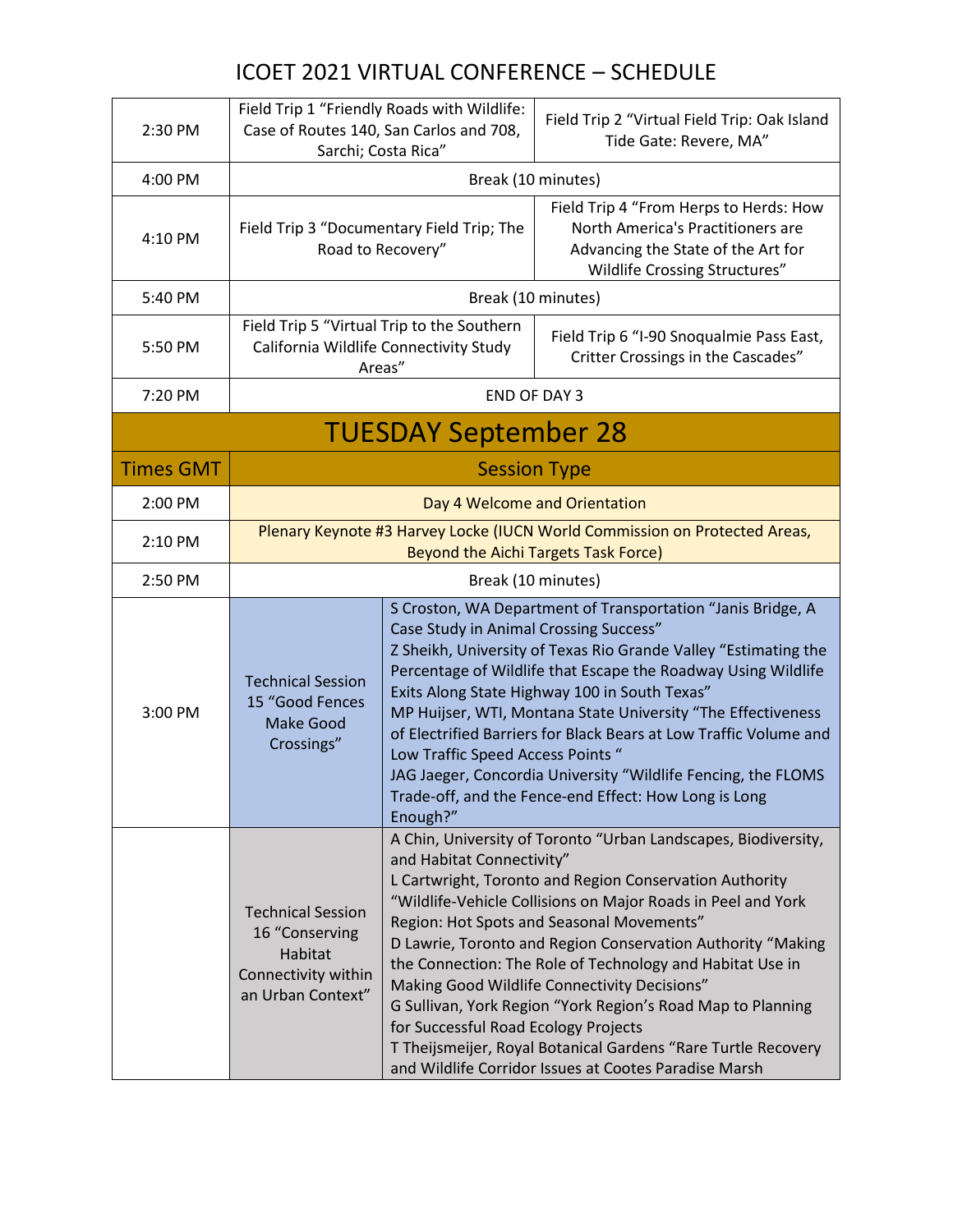|         | <b>Technical Session</b><br><b>17 "Two</b><br>Mountains and a<br>Desert"                                                          | D Hughson, National Park Service "Can a High-Speed Passenger<br>Train Reconnect Wildlife Habitat in the Mojave Desert?"<br>M Galloway, Wildlands Network "Road Ecology in North-<br><b>Eastern Sierras: Research and Collaboration to Enhance</b><br>Restoration of Wildlife Connectivity and Public Safety on Hwy<br>395"<br>L Hillard, Wildlands Network "Road Ecology in Southern<br>Appalachia: Research to Guide restoration of wildlife<br><b>Connectivity Across I-40 near Great Smoky Mountains National</b><br>Park"<br>B Ortega, Dudek "State Route 62/Morongo Pass Wildlife<br><b>Connectivity and Recommendations"</b> |
|---------|-----------------------------------------------------------------------------------------------------------------------------------|------------------------------------------------------------------------------------------------------------------------------------------------------------------------------------------------------------------------------------------------------------------------------------------------------------------------------------------------------------------------------------------------------------------------------------------------------------------------------------------------------------------------------------------------------------------------------------------------------------------------------------|
|         | Panel 3 "In the<br>Lions' Den:<br><b>Advancing Ideas</b><br>for Ecologically<br>Sustainable Linear<br>Infrastructure in<br>Africa | S Chiles, Ewaso Lions, Grevy's Zebra Trust<br>W Collinson-Jonker, Endangered Wildlife Trust<br>[Other participants from African Conference for Linear<br>Infrastructure and Ecology, TBD]                                                                                                                                                                                                                                                                                                                                                                                                                                          |
| 4:30 PM |                                                                                                                                   | Break (10 minutes)                                                                                                                                                                                                                                                                                                                                                                                                                                                                                                                                                                                                                 |
| 4:40 PM |                                                                                                                                   | Multi-Media Session 2 (90 minutes) See Details Below                                                                                                                                                                                                                                                                                                                                                                                                                                                                                                                                                                               |
| 6:10 PM |                                                                                                                                   | Sponsor Meet-Up (50 minutes)                                                                                                                                                                                                                                                                                                                                                                                                                                                                                                                                                                                                       |
| 7:00 PM | "Technical Session<br>18 "Promoting<br>Passage for<br>Wildlife"                                                                   | TJ Yamashita, Texas A&M University "Quantifying the<br>Vegetation Structure around Wildlife Crossing Structures in<br>Cameron County, Texas"<br>TM Hopkins, University of Texas Rio Grande Valley "Estimating<br>the Performance And Permeability Of Wildlife Crossing<br>Structures on a South Texas Highway"<br>C Oliveri, Caltrans "Wildlife Passage Modifications on State<br>Route 118 in Las Posas Valley (Ventura County)"<br>M Hanson, Utah Division of Wildlife Resources "My Way or the<br>Highway: Elk Use of a Box Culvert in Southeast Utah<br>Documented Through Camera Traps and GPS Collars"                       |
|         | <b>Technical Session</b><br>19 "Roadkill Data<br>Collection 1, 2, 3!"                                                             | G Kalisz - Washington State Department of Transportation<br>"Wildlife Carcass Removal Reporting Protocol in Washington<br>State"<br>M Schneider - Co-Founder of RoadkillApp "Advancing Roadkill<br>Data Science"<br>E Fairbank - Center for Large Landscape Conservation "ROaDS:<br><b>Standardizing Road Mortality Data Collection Across</b><br>Jurisdictions"<br>S Sprague, AZ Game and Fish Department "Carcass Reporting -<br>Arizona Streets & Highways (CRASH): A Digital Toolsuite for<br>Capturing Wildlife Carcass Data"                                                                                                 |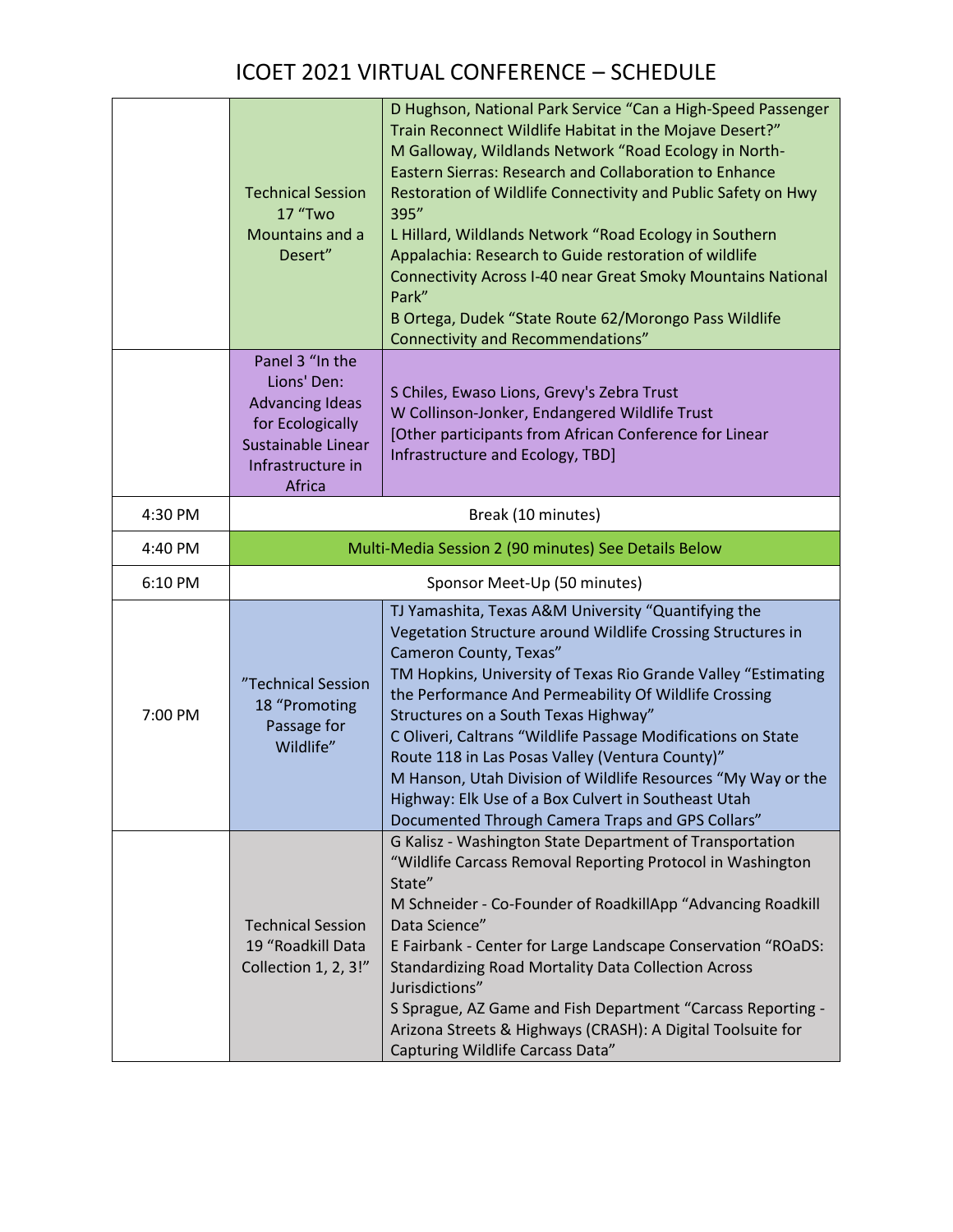|                  | <b>Technical Session</b><br>20 "The Emerging<br>Ecosystem of<br><b>Animal Detection</b><br>Systems" | F Shilling, Road Ecology Center, UC Davis "Camera/Video<br>Systems and AI-Supported Animal Classification"<br>A Sirovic, Texas A&M University "Acoustics in Whale Safe:<br>Using Whale Call Detections in a Multi-Faceted Tool to Mitigate<br>Ship Strike Risk"<br>J Gagnon, AZ Game and Fish Dept and T Hazlehurst, CrossTek<br>"Implementation and Accuracy of Thermal and Radar<br><b>Technology for Animal Detection Systems"</b><br>A Alden VTTI) "Advanced Vehicle Systems for Animal Detection<br>and Conflict Mitigation"<br>H Xu, University of Nevada Reno "Integrated Vehicle,<br>Pedestrian, and Animal Detection using LiDAR"                                                                                                                                                     |
|------------------|-----------------------------------------------------------------------------------------------------|------------------------------------------------------------------------------------------------------------------------------------------------------------------------------------------------------------------------------------------------------------------------------------------------------------------------------------------------------------------------------------------------------------------------------------------------------------------------------------------------------------------------------------------------------------------------------------------------------------------------------------------------------------------------------------------------------------------------------------------------------------------------------------------------|
|                  | <b>Technical Session</b><br>21 "Planning<br>Through<br>Partnerships"                                | J Hunter, National Parks Conservation Association "A<br>Collaborative Effort to Restore Connectivity and Protect<br>Human Safety Along I-40 Near Great Smoky Mountain National<br>Park"<br>L O'Donoghue, The Nature Conservancy "Nature as a Planning<br>Foundation? How Natural and Working Lands Conservation<br>Can Contribute to Climate, Transportation, Housing, Health<br>and Other Societal Goals in Growing Regions."<br>LE Sielecki, British Columbia Ministry of Transportation and<br>Infrastructure "The Wildlife Program of the British Columbia<br>Ministry of Transportation and Infrastructure"<br>TS Lee, Miistakis Institute, Mount Royal University "Developing<br>a Correction Factor to Apply to Animal-Vehicle Collision Data<br>for Improved Road Mitigation Measures" |
| 8:30 PM          |                                                                                                     | <b>END OF DAY 4</b>                                                                                                                                                                                                                                                                                                                                                                                                                                                                                                                                                                                                                                                                                                                                                                            |
|                  |                                                                                                     | <b>WEDNESDAY September 29</b>                                                                                                                                                                                                                                                                                                                                                                                                                                                                                                                                                                                                                                                                                                                                                                  |
| <b>Times GMT</b> |                                                                                                     | <b>Session Type</b>                                                                                                                                                                                                                                                                                                                                                                                                                                                                                                                                                                                                                                                                                                                                                                            |
| 2:00 PM          |                                                                                                     | Day 5 Welcome and Orientation                                                                                                                                                                                                                                                                                                                                                                                                                                                                                                                                                                                                                                                                                                                                                                  |
|                  |                                                                                                     | J Dowling, Adventure Scientists "Where People and Wildlife<br>Collide: Leveraging Road Cyclists to Collect High-Quality Data<br>to Identify Wildlife Corridors and Inform Transportation<br>Planning"<br>S Bega - Animex International "Re-Developing a Roadkill                                                                                                                                                                                                                                                                                                                                                                                                                                                                                                                               |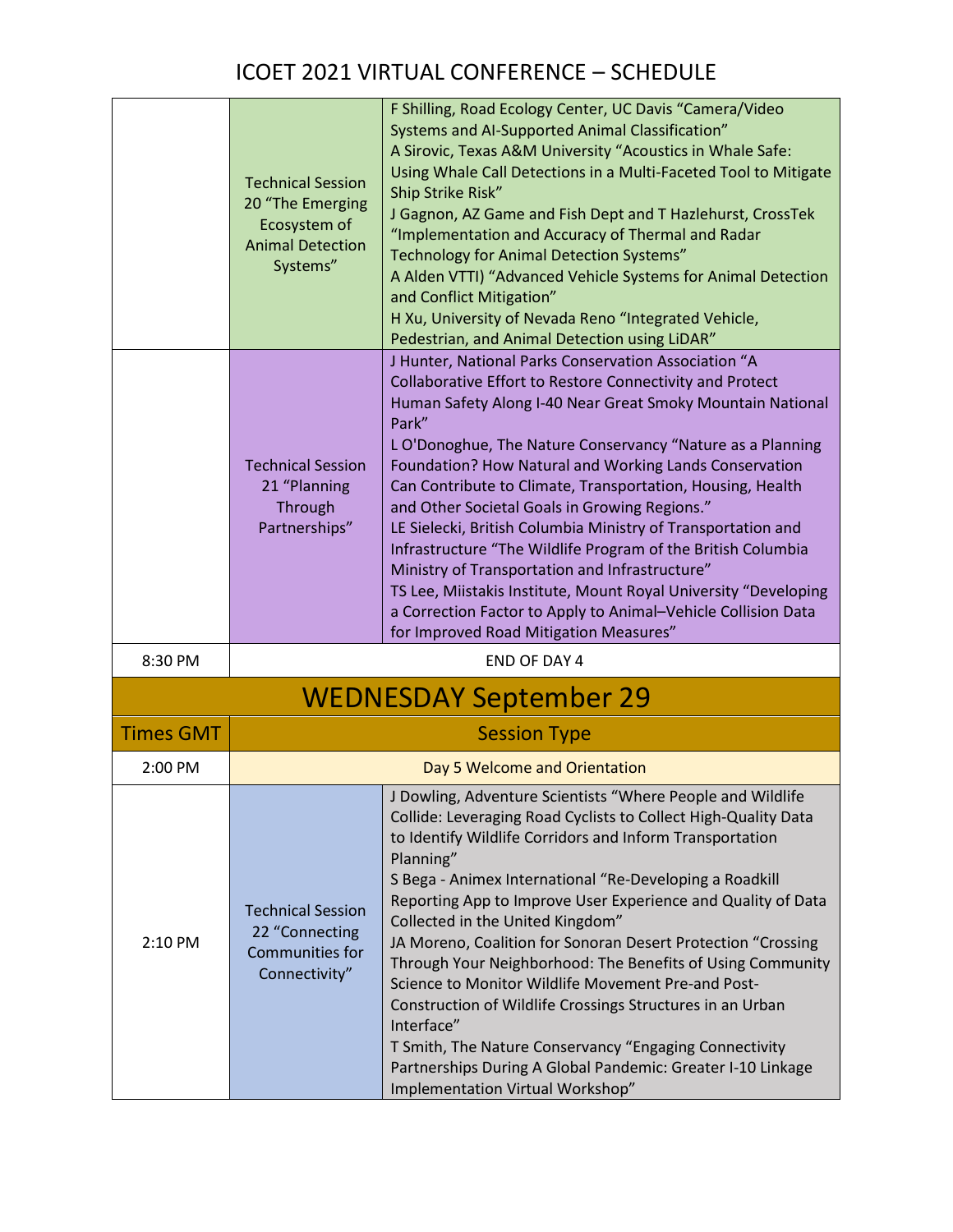|         | <b>Technical Session</b><br>23 "Good Things<br><b>Come in Small</b><br>Mammal<br>Packages"                                 | M Callahan, President Beaver Institute, Inc. "Protecting Roads<br>from Beavers"<br>A Sanjar - University of Texas Rio Grande Valley "Road<br>Mortality Mitigation Structure Impacts on Rodent Community<br>Composition and Activity in South Texas"<br>D Moffat, Animex International "Improving Habitat<br>Connectivity: Developing Best Practice Guidance and Structural<br>Re-Design of the Animex Wildlife Bridge for Dormice in the UK"<br>A Galantinho, University of Évora "Road Verges are Valuable<br>Corridors for Small Mammals Even in Well-Preserved Habitats"                     |
|---------|----------------------------------------------------------------------------------------------------------------------------|-------------------------------------------------------------------------------------------------------------------------------------------------------------------------------------------------------------------------------------------------------------------------------------------------------------------------------------------------------------------------------------------------------------------------------------------------------------------------------------------------------------------------------------------------------------------------------------------------|
|         | <b>Technical Session</b><br>24 "Getting Easier<br>to be Green:<br><b>Addressing Climate</b><br>Change and<br>Connectivity" | M Manteca - Wildlands Network "Mexico Federal Highway 2:<br>Changing State Legislation Through Science"<br>N-M Lister, Ryerson University "Animal Road Crossings: A<br>Green Infrastructure Toolkit"<br>C Plutzar - Environment Agency Austria "Combining Structural<br>and Functional Connectivity in the Danube Basin: the<br>Methodology of the SaveGREEN Project"<br>R Callahan, ARC Solutions "Wildlife Crossing Opportunities in<br>the Federal Transportation Act"                                                                                                                       |
|         | <b>Technical Session</b><br>25 "Bring on the<br>World - Large-<br>scale Landscape<br>Planning"                             | M Lafrenz, Portland State University "Connectivity for Wildlife<br>in a World without Roads"<br>JA Merkle, University of Wyoming "Connecting the Dots:<br>Compiling a Global Atlas of Ungulate Migrations"<br>T Williams, Michael Baker International "Arizona's Statewide<br>Assessment and Planning Study to Identify High Priority<br>Wildlife-Vehicle Conflict Hotspots and Ecological Concerns"<br>M Haverland, NM Department of Transportation "New<br>Mexico's Applied Wildlife Passage Research and Update on<br>Wildlife Corridors Action Plan"                                        |
| 3:40 PM |                                                                                                                            | Sponsor Meet-Up (50 minutes)                                                                                                                                                                                                                                                                                                                                                                                                                                                                                                                                                                    |
| 4:30 PM | <b>Technical Session</b><br>26 "Advances in<br>Road Ecology -<br><b>Emerging</b><br>Technology"                            | A McKee - US Geologic Survey "Exploring eDNA Efficacy for<br>Mollusk Sampling"<br>M Brocki, ARC Solutions "Opportunities to Integrate Fiber<br>Reinforced Polymers into the Design of Wildlife Crossing<br>Structures"<br>TM Hopkins, University of Texas Rio Grande Valley,<br>Brownsville, Texas, United States "Potential Use of Active<br>Infrared External Tripwires (AIR) for Monitoring Wildlife<br>Crossing Structures and Comparison to Internal Passive<br>Infrared (PIR) Trigger Systems"<br>J Morrell, Arcadis U.S., Inc. "Computer Vision Model for<br>Wildlife Image Recognition" |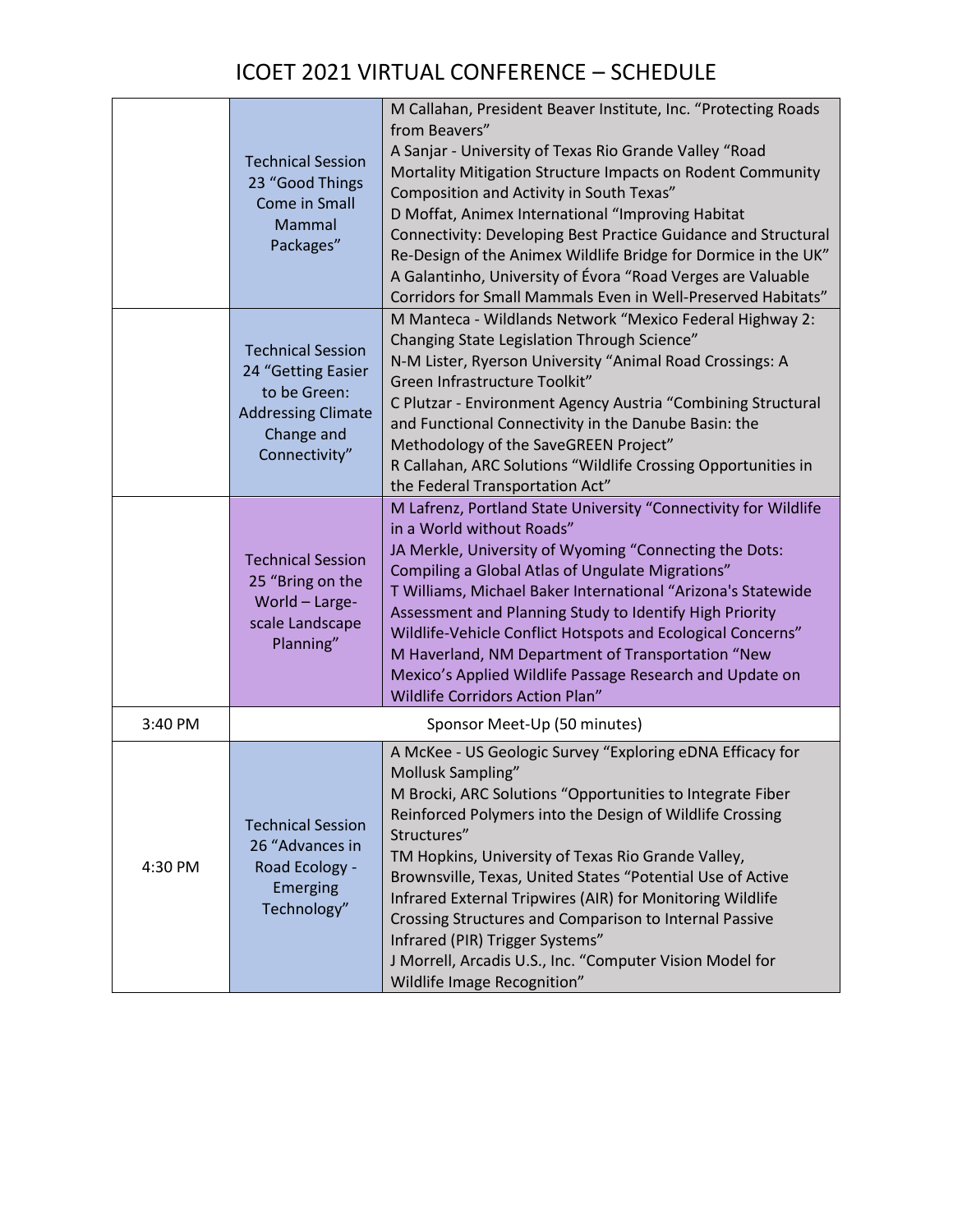|         | <b>Technical Session</b><br>27 "Advances in<br>Road Ecology -<br>Planning for<br>Success"                                                                 | L O'Donoghue, The Nature Conservancy "Mitigation Wizard -<br>An Innovative New Tool for a Coordinated Approach to<br>Infrastructure Development and Natural Resource<br>Conservation"<br>S Connolly, SC Department of Transportation "South Carolina<br>In-Lieu Fee Program for Culvert Replacement and<br>Improvements to Aquatic Resources"<br>M Minzner, OKI Regional Council of Governments "The OKI<br>Region Environmental Mitigation Model"<br>C Goodson, GA Department of Transportation "Efficiencies in<br>Agency Consultation for Enhanced Environmental and<br><b>Construction Outcomes"</b>     |
|---------|-----------------------------------------------------------------------------------------------------------------------------------------------------------|--------------------------------------------------------------------------------------------------------------------------------------------------------------------------------------------------------------------------------------------------------------------------------------------------------------------------------------------------------------------------------------------------------------------------------------------------------------------------------------------------------------------------------------------------------------------------------------------------------------|
|         | <b>Technical Session</b><br>28 "It BeHOOVES<br>$Me!$ - To Talk<br>About Ungulates"                                                                        | B Hollowell "Identifying Factors Contributing to Spatial<br>Patterns of Mule Deer-Vehicle Collisions in Southwest Utah"<br>M-P Poulin, University of Wyoming "A Mechanistic<br>Understanding of How Elk Balance Risks and Rewards When<br><b>Crossing Highways"</b><br>H Specht, University of Montana "Collision Reduction and<br>Migratory Ungulate Use of Newly Installed Underpasses in a<br>Wildlife Migration Corridor near Jackson, Wyoming"<br>WANU Nimanthi Abeyrathna, Clarkson University "Effect of<br>Daylight Saving Time Clock Shifts on White-tailed Deer-Vehicle<br><b>Collision Rates"</b> |
|         | <b>Technical Session</b><br>29 "Catalyst for<br>Collaborative<br>Mitigation in<br>Colorado: State<br>Highway 9<br>Research, Findings<br>and Partnerships" | T Cady, CO Department of Transportation "The Colorado<br>Wildlife and Transportation Alliance"<br>J Kintsch, ECO-resolutions "State Highway 9 Wildlife Crossings<br>and Wildlife-Vehicle Collision Reductions: Project Partnership<br>and Five-Year Research Findings"<br>P Cramer "Strong Scientific Study Design Creates Solid Results:<br>Colorado's SH 9 Research Delivered"<br>M Cowardin, Colorado Parks and Wildlife "Wildlife Crossing<br>Mitigation Systems: Practical Applications of Lessons Learned<br>in Colorado"                                                                              |
| 6:00 PM |                                                                                                                                                           | Break (10 minutes)                                                                                                                                                                                                                                                                                                                                                                                                                                                                                                                                                                                           |
| 6:10 PM |                                                                                                                                                           | Plenary Wrap-Up and Introduction to ICOET 2023                                                                                                                                                                                                                                                                                                                                                                                                                                                                                                                                                               |
| 7:00 PM |                                                                                                                                                           | <b>END OF CONFERENCE</b>                                                                                                                                                                                                                                                                                                                                                                                                                                                                                                                                                                                     |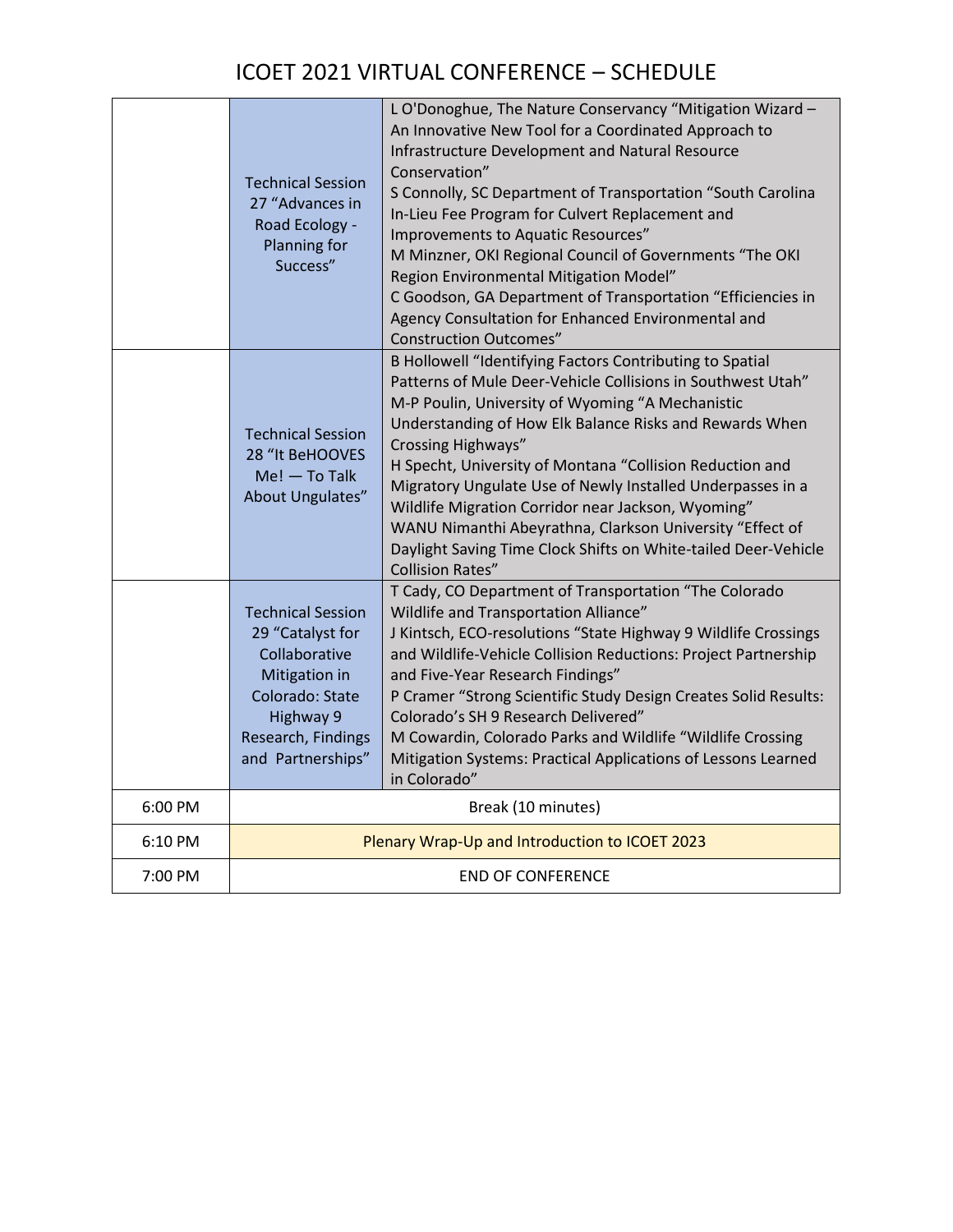| <b>Multi-Media Session 1</b>     |                                                                                                                                                                                   |       |                                                        |                                                                                                                 |  |  |
|----------------------------------|-----------------------------------------------------------------------------------------------------------------------------------------------------------------------------------|-------|--------------------------------------------------------|-----------------------------------------------------------------------------------------------------------------|--|--|
|                                  | Abstract Lead Author                                                                                                                                                              | Title |                                                        |                                                                                                                 |  |  |
|                                  | Climate change: adaptation, mitigation, resilience                                                                                                                                |       |                                                        |                                                                                                                 |  |  |
|                                  | 47 Fraser Shilling, Road Ecology Center, UC I Climate and Fiscal Impacts from Reduced Fuel Use during COVID-19 Mitigation                                                         |       |                                                        |                                                                                                                 |  |  |
|                                  | 109 Anne Burroughs                                                                                                                                                                |       |                                                        | Can resilience planning to be used to improve habitat connectivity on the landscape scale?                      |  |  |
|                                  | 72 Adewole Adesiyun (Fehrl), Yannick Autret (Biodiversity and Infrastructure Synergies and Opportunities for European Transport Networks                                          |       |                                                        |                                                                                                                 |  |  |
|                                  | 83 Francis Appiah, California Department of T Wildlife Connectivity, Movement, and Migration Around 101 Freeway (US-101) at Liberty Canyon Road                                   |       |                                                        |                                                                                                                 |  |  |
|                                  | 98 Patricia Cramer, Wildlife Connectivity Instit Climate Change, Transportation, and You 2021                                                                                     |       |                                                        |                                                                                                                 |  |  |
|                                  |                                                                                                                                                                                   |       |                                                        |                                                                                                                 |  |  |
|                                  | Aquatic species/ecosystem and wetland interactions                                                                                                                                |       |                                                        |                                                                                                                 |  |  |
|                                  | 146 Ostap Reshetylo, Ivan Franko National Univ Herpetofauna roadkills in Transcarpathia (Ukraine): scale, consequences and protection                                             |       |                                                        |                                                                                                                 |  |  |
|                                  |                                                                                                                                                                                   |       |                                                        |                                                                                                                 |  |  |
|                                  | Global village: technology, policy, economics, and people                                                                                                                         |       |                                                        |                                                                                                                 |  |  |
|                                  | 24 Arnaud Léonard Jean Desbiez - Institute fo Anteaters & Highways II: Human, Political, and Institutional dimensions to reduce wildlife vehicle collisions                       |       |                                                        |                                                                                                                 |  |  |
|                                  | 21 Kate Newman - Vice President, Sustainable Building a Multisectoral Coalition for "Infrastructure and Nature"                                                                   |       |                                                        |                                                                                                                 |  |  |
|                                  |                                                                                                                                                                                   |       |                                                        |                                                                                                                 |  |  |
|                                  | Advancing innovative technologies                                                                                                                                                 |       |                                                        |                                                                                                                 |  |  |
|                                  | 8 Annette Krop-Benesch                                                                                                                                                            |       |                                                        |                                                                                                                 |  |  |
|                                  |                                                                                                                                                                                   |       |                                                        | Saving the night: How to reduce light emissions from streetlights                                               |  |  |
|                                  | 81 Dannique Aalbu, Caltrans District 9 Biology Experimental Crossing Structures to benefit the Yosemite Toad - A Case Study on California State Route 108<br>84 Michael R. Wright |       |                                                        |                                                                                                                 |  |  |
|                                  | 15 Victor J. Colino-Rabanal. Department of Ar Bringing science and technology together: Real-time road signs based on temporal AVC models                                         |       |                                                        | Innovative Infrastructure Technologies for Electric Vehicles                                                    |  |  |
|                                  | 7 David Waetjen, Road Ecology Center, UC I Smart and automated web-services to analyze wildlife image data                                                                        |       |                                                        |                                                                                                                 |  |  |
|                                  |                                                                                                                                                                                   |       |                                                        |                                                                                                                 |  |  |
|                                  |                                                                                                                                                                                   |       |                                                        |                                                                                                                 |  |  |
| Lessons from policy applications |                                                                                                                                                                                   |       |                                                        |                                                                                                                 |  |  |
|                                  | 161 Melissa Rottenberg (Arcadis)                                                                                                                                                  |       | Streamlining Programmatic Consultation with Technology |                                                                                                                 |  |  |
|                                  |                                                                                                                                                                                   |       |                                                        |                                                                                                                 |  |  |
|                                  | Mainstreaming ecology in transportation planning and program delivery                                                                                                             |       |                                                        |                                                                                                                 |  |  |
|                                  | 167 Christopher Pincetich (Caltrans)                                                                                                                                              |       |                                                        | Caltrans Wildlife Connectivity Assessment Tool - WildCAT - to Support Planners and Biologists in Identifying Po |  |  |
|                                  | 163 Daniela Araya-Gamboa                                                                                                                                                          |       |                                                        | Finding the way: Costa Rican Road Ecology 10 years time line                                                    |  |  |
|                                  | 166 Jayden Engert, Centre for Tropical Environn Re-routing a major Indonesian mining road to spare nature and reduce development costs: an application of s                       |       |                                                        |                                                                                                                 |  |  |
|                                  | 16 Newton Wong Associate Biologist, Caltrans Fire and Storm damages to roadways, best practices for emergency projects while protecting ecological resou                          |       |                                                        |                                                                                                                 |  |  |
|                                  | 43 Robert Stanley - California Department of FLight Source Output Analysis Methods                                                                                                |       |                                                        |                                                                                                                 |  |  |
|                                  | 52 Yun Wang, China Academy of Transportat Research Progress of Standards for Wildlife Crossing Structures in China's Linear Transportation Infrastructure                         |       |                                                        |                                                                                                                 |  |  |
|                                  | 55 Rodney van der Ree, WSP Australia Pty Lt Introducing 'www.TransportEcology.info': An online, open access resource to globally share information, knov                          |       |                                                        |                                                                                                                 |  |  |
|                                  | 76 Marcus Elfström, EnviroPlanning AB                                                                                                                                             |       |                                                        | Same but different: contradictive use by different deer species at faunapassages at grade                       |  |  |
|                                  |                                                                                                                                                                                   |       |                                                        |                                                                                                                 |  |  |
| Mitigation / restoration         |                                                                                                                                                                                   |       |                                                        |                                                                                                                 |  |  |
|                                  | 71 Bibiana Terra Dasoler 1 - Graduate Program WILDCROSSDATA: a dataset on the use of crossing structures in Latin America                                                         |       |                                                        |                                                                                                                 |  |  |
|                                  | 32 Glen Kalisz - Washington State Departmen The Evidenced-based Case for Restricting Human Use of Wildlife Crossing Structures                                                    |       |                                                        |                                                                                                                 |  |  |
|                                  | 45 Marta Brocki, ARC Solutions                                                                                                                                                    |       | The Wonderful World of Wildlife Crossings              |                                                                                                                 |  |  |
|                                  | 42 Michal Bíl & CDV - Transport Research Ce Are olfactory repellents reasonable alternatives to fencing along secondary roads in prevention of ungulate-ve                        |       |                                                        |                                                                                                                 |  |  |
|                                  | 11 Margaret Minzner, OKI Regional Council of The OKI Region Environmental Mitigation Model                                                                                        |       |                                                        |                                                                                                                 |  |  |
|                                  | 53 Victoria Hanley- University of Texas Rio Gr COMPARISON OF METHODS FOR IDENTIFYING BOBCATS TO INDIVIDUAL AT ROAD MITIGATION STRUCTURES                                          |       |                                                        |                                                                                                                 |  |  |
|                                  | 183 Zachary M. Wardle, Caesar Kleberg Wildlif Monitoring Wildlife Road Mortalities during Construction of Wildlife Crossings Structures in Cameron County,                        |       |                                                        |                                                                                                                 |  |  |
|                                  | 140 Tom Langen, Clarkson University                                                                                                                                               |       |                                                        | Emerging Best Practices to reduce road mortality and increase habitat connectivity for turtles in the northeast |  |  |
|                                  |                                                                                                                                                                                   |       |                                                        |                                                                                                                 |  |  |
|                                  | Terrestrial wildlife (vertebrate and/or invertebrate) and ecosystem interactions                                                                                                  |       |                                                        |                                                                                                                 |  |  |
|                                  | 178 Thomas J Yamashita, School of Earth Envil Temporal Partitioning as a Means for Wildlife to Persist Around a Road in South Texas                                               |       |                                                        |                                                                                                                 |  |  |